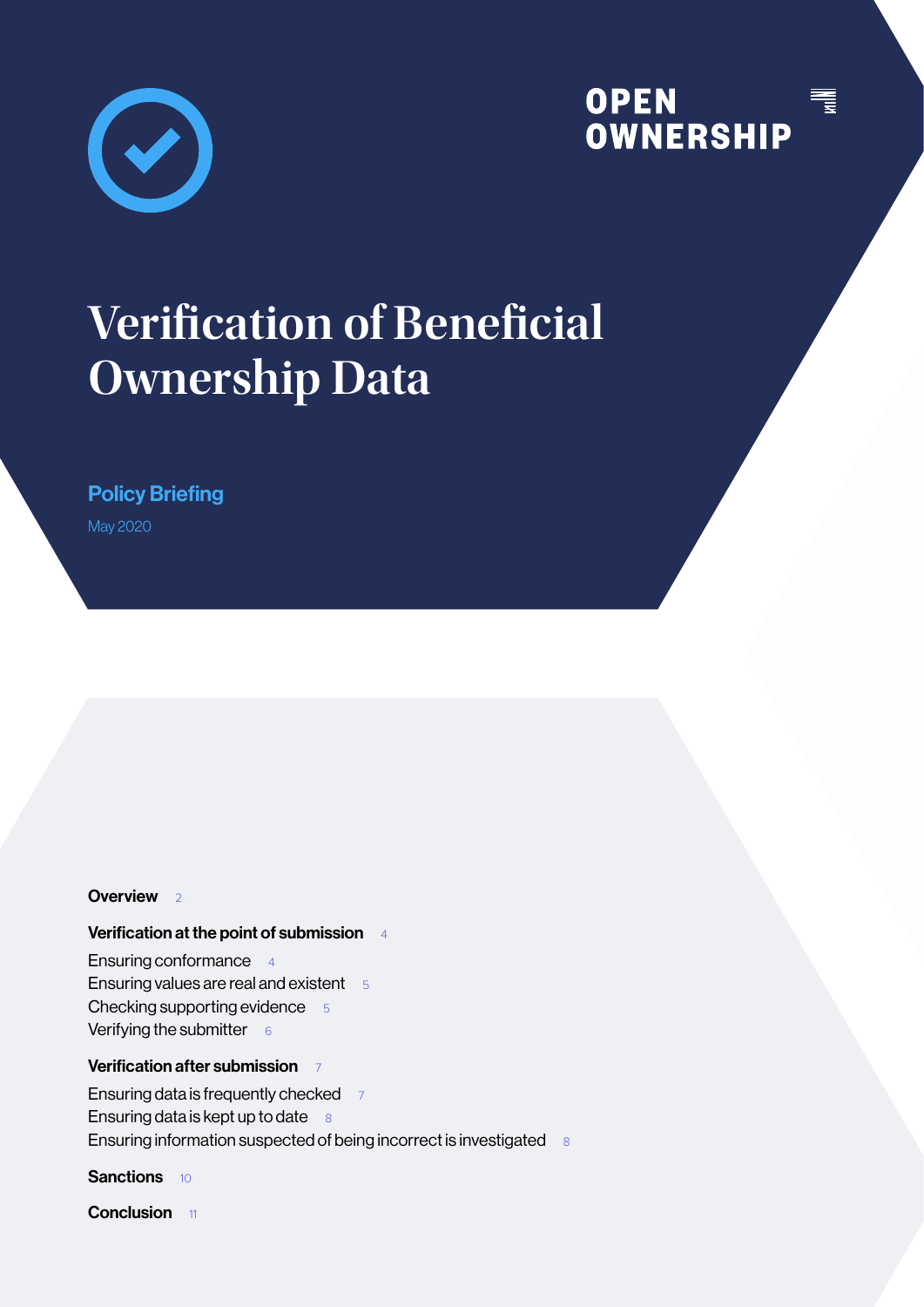## **Overview**

To maximise the impact of beneficial ownership regis**ters, it is important that users and authorities can trust that the data contained in a register broadly re"ects the true and up to date reality of who owns or controls a particular company.**

Verification is the combination of checks and processes that a particular disclosure regime opts for to ensure that the beneficial ownership data is of high quality, meaning it is accurate and complete at a given point in time.

Verification involves creating systems to check that the information submitted to the register is at the very minimum plausible; appears in the correct format; is free from omissions; has been provided by a relevant, authorised person; and is ideally free from all error and falsehoods.

For the majority of companies with relatively simple ownership structures, determining and verifying their beneficial ownership (BO) will be a relatively straightforward exercise. Determining BO is more challenging for the minority of companies that have complex and often transnational ownership structures involving many different legal entities. In such cases, it may not be possible to reach 100% certainty that the disclosed BO data represents an accurate and complete picture.

A BO disclosure is a statement that is made about BO at a certain point in time, rather than an absolute truth. This is the case for many other types of information that are routinely filed by companies, such as statements of financial activity. Therefore, a good verification system is required so that users can rely on the data. Verification systems increase reliability by:

- providing clarity about the **provenance** of the data and what checks have been done
- **reducing the risks** associated with the data being false
- **triggering the appropriate** alarms when BO data is false or suspicious

There is no one-size-fits-all solution to verification, and the right verification system for a particular disclosure regime will depend on the specific local context. This document aims to set out overarching principles that underpin all effective verification systems. In addition, those who work on beneficial ownership transparency at times use 'verification' to refer to a number of different things. This briefing offers a common vocabulary to those working on the verification of beneficial ownership data.

#### Types of incorrect data that verification systems can address

A good verification system will address:

- **Accidental error**: data that is entered wrongly by accident (e.g. spelling a country of residence incorrectly)
- **Deliberate falsehood**: false data entered with the intent to deceive

There are different methods and mechanisms for verification, and they have different levels of effectiveness when it comes to accidental error and deliberate falsehoods. Generally, accidental errors are easier to address than deliberate falsehoods.

#### Types of verification checks

Verification breaks down into a number of checks that can be done:

- at the point of submission of BO information
- after the submission of BO information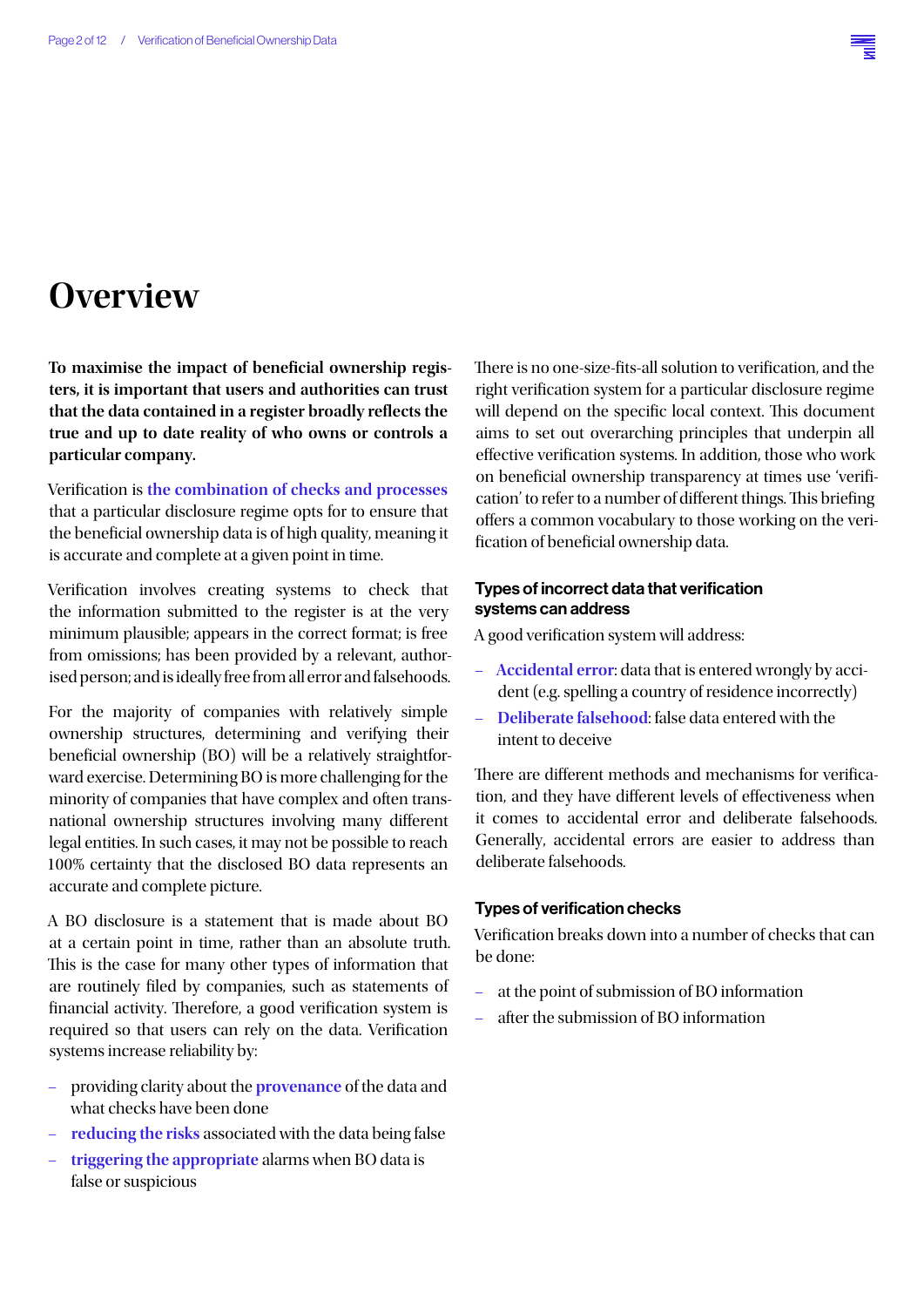# Figure 1: Beneficial ownership data verification steps Figure 1: Beneficial ownership data verification steps

# Step 1

# Data Submission Data Submission

is submitted as information about a tionship between them (person, an entity and the control relaperson, an entity and the control rela is submitted as information about a A bene!cial ownership disclosure page 4).

# Step 2

# **Verification at** Point of Submission Point of Submission Verification at

I C R C A La C and C and A number of veriA number of verification checks cation checks ( page 4conducted at the point of submission supporting evidence checks) are (conformance, cross-checks and ). Data that fails these checks checks following submission ( these checks undergoes a number of requires resubmission. Data that passes page 7). requires resubmission. Data that passes<br>these checks undergoes a number of

# Step 3

### **After Submission** After Submission Verification Verification

P U B L I DON I PIERRE Y A N D R E L I A B I L I T Y Errors, omissions and discrepancies are reported to the registrar and require correction or resubmission (page 7); outdated data requires resubmission, or a con= rmation that it is still correct (page 8); suspicious activity or patterns investigation ( false positive, requiring resubmission, or escalated for further in the data are passed onto an FIU, and triaged as being a page 8). investig:

and dissuasive sanctions regime by a comprehensive, proportionate tion measures should be enforced ( page and dissuasive sanctions regime by a comprehensive, proportionate tion measures should be enforced and reliability increases. All verieach verifi Veri!cation is a constant process: with 10). cation check, data quality !ca-

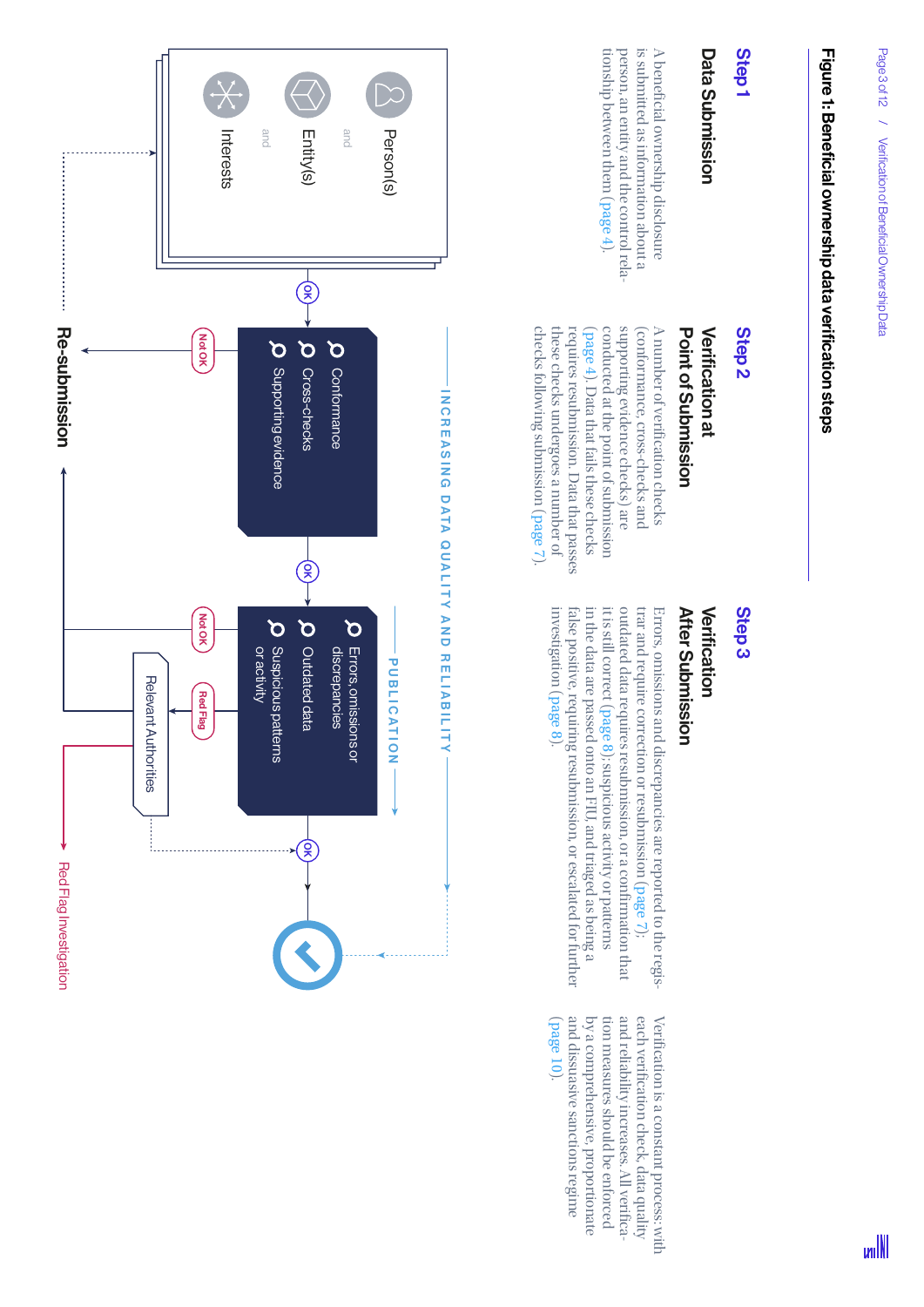

# **Veri!cation at the point of submission**

Verification at the point of submission should:

- Ensure the information **conforms to expected patterns** and is clear and free from ambiguity (e.g. a postcode follows the expected postcode format in a particular country; total shares do not exceed 100%)
- Ensure the information reflects values that actually **exist and are real** by **cross-checking** against authoritative systems and other government registers where possible (e.g. a postcode actually exists)
- **Check supporting evidence** by checking submitted information against original documents (either hard copy or via digital identification, e.g. proof of address; passports for owners or submitters' identities; share certificates for ownership).

BO disclosure comprises three types of information:

- 1. Information about the person(s) involved in an ownership or control relationship
- 2. Information about the nature of their ownership or control
- 3. Information about the company or other legal entity they own or control

Different verification checks can be conducted on each of these information statements. It is critical for disclosure regimes to be able to disambiguate between different individuals and entities, points 1 and 3, both in the type of data they collect and the verification mechanisms they employ. Point 2, information about the nature of their ownership or control, is the hardest to verify, and where most deliberate falsehoods occur. Verifying each of these types of

information is substantially easier to do when the data is structured (i.e. consistently organised into separate fields, and ideally machine readable) rather than unstructured. Information about the submitter is crucial metadata to the three information statements.

Approaches to verifying these three types of information can be divided into three main categories outlined below. It is important to bear in mind that one approach does not preclude the other, and that multiple approaches complement each other and can mutually reinforce reliability and data quality.

#### Ensuring conformance

#### **Conformance checks**

*Does the data follow an expected pattern? For example, is a birth date formatted as you would expect a birth date to be and does the system reject inadmissible dates such as 31 February?*

Conformance checks are an effective tool to remove accidental errors. The checks are relatively easy and cheap to implement in digital forms. They are, however, less effective at tackling deliberate falsehoods.

#### **Example: Belgium**

In the Belgian UBO-Register (Ultimate BO), the system prevents the registration of more than 100% of the shares/voting rights for an individual as this would not technically be possible, thereby ensuring data conforms to expected patterns.1

<sup>1</sup> FATF, "Best Practices on Beneficial Ownership for Legal Persons". October 2019. Available at: https://www.fatf-gafi.org/media/fatf/documents/Best-Practices-Beneficial-Ownership-Legal-Persons.pdf [Accessed 20 April 2020].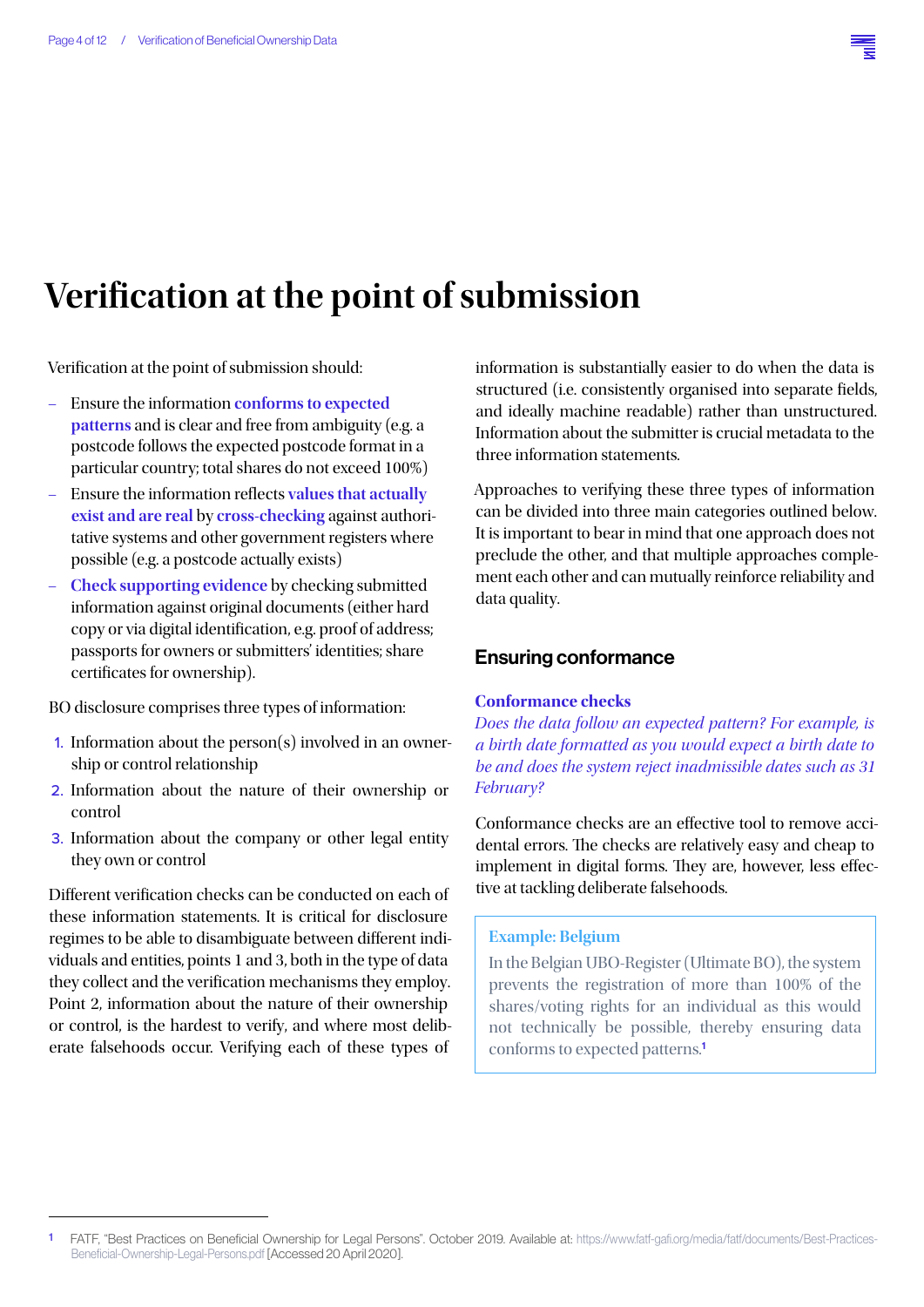#### Ensuring values are real and existent

#### **Cross-checking of data**

*Can you look up the details in an authoritative system, such as other government registries, to check they are accurate? For example, can a birth date be cross-checked with the civil registry, or can a government Digital ID system verify identity?*

Cross-checking data can to a large extent be automated, and is more effective than conformance, both in general as well as specifically tackling deliberate falsehoods. Effective cross-checking requires a basic technical infrastructure and capacity, including in other parts of government, that provide data for cross-checking. Potentially new legal mandates for using this data will need to be created if none exist. These checks are dependent on authoritative registers being in place and accurate (has the data in those registers been verified?). The checks may only cover domestic citizens, depending on what information is available.

#### **Example: China**

In China, beneficial ownership information is cross-checked with a number of other government registers, including the Administration of Industrial and Commercial Registration Information System, National Enterprise Credit Information Publicity System, Unified Social Credit Code Inquiry of National Organization System, Commercial Entity Registration Information Platform, Commercial Entity Credit Information Publicity Platform, and the Tax Registration Inquiry System.<sup>2</sup>

#### **Example: Denmark**

The Danish Central Business Register (CVR) automatically cross-checks submitted information with various governmental registers, including the civil register and the Danish address register. The system prevents, for example, the registration of a deceased person.<sup>3</sup>

#### Checking supporting evidence

#### **Certi!cation or notarisation**

*Has someone authoritative (e.g. a lawyer or a notary) independently checked the documentary evidence that lies behind the data, and confirmed it is true? For example, can a notary certify a person's birth date by guaranteeing the veracity of a passport scan?*

Certification checks can be used for all three types of information. They involve third party natural persons that are impartial (often under oath) that stake their professional reputation on veracity claims and bear liability for false filings. Certification checks do require strict requirements and guidelines in order to not get diverging practices in the submission of information (see example below). For less technically advanced governments, notarisation as a means of verification is often a viable option, as can be seen in some lower income countries.<sup>4</sup> The use of notaries and lawyers may provide a cost-barrier to making changes, and would be relatively costlier for smaller companies, and may also require verification checks on that person (e.g. is this lawyer licensed to practice?).

#### **Example: Slovakia**

In Slovakia's Register of the Partners of the Public Sector, third parties – lawyers, notaries, banks and auditors – are responsible for checking all information and can be held liable if found to be providing false information. OpenOwnership's review of submissions has shown that there can be a divergence in the quality of evidence supporting the means of ownership and control, as some notarised documents only provide a narrative description that does not provide sufficient clarity, while others include clear diagrams of company structures.

#### **Example: Japan**

In Japan, notaries are required to check the identity of the beneficial owner by examining the submitted articles of association and other documents. They also check identities against their own database on organised crime groups and international terrorists.<sup>5</sup>



<sup>2</sup> Ihid

<sup>3</sup> Ibid

<sup>4</sup> For example, in Mali. See GIABA, "Anti-money laundering and counter-terrorist financing measures. Mali Mutual Evaluation Report". November 2019. Available at: http://www.fatf-gafi.org/media/fatf/documents/reports/mer-fsrb/GIABA-Mutual-Evaluation-Mali-2019.pdf [Accessed 20 April 2020].

<sup>5</sup> FATF, "Best Practices on Beneficial Ownership for Legal Persons". October 2019. Available at: https://www.fatf-gafi.org/media/fatf/documents/Best-Practices-Beneficial-Ownership-Legal-Persons.pdf [Accessed 20 April 2020].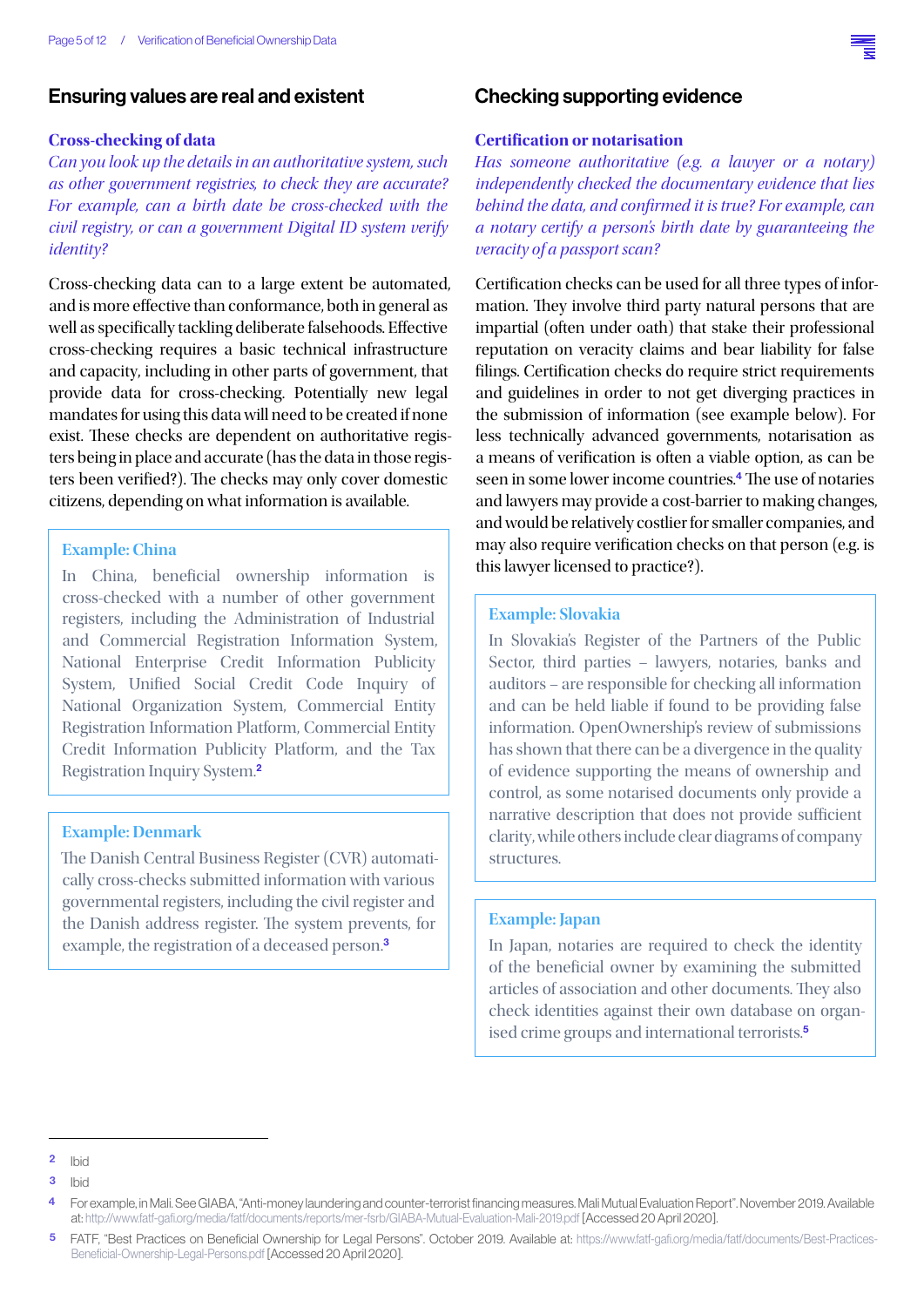#### **Registrar checks**

#### *Has the registrar checked the documentary evidence and con*!*rmed it is true?*

Registrar checks can be used for all three types of information, and further increase confidence of supplied information. This shifts the cost burden away from companies compared with requiring certification by third party professionals, but registrar staff may need additional training on checking the veracity of documentary evidence. This also requires careful consideration of where liability lies.

#### Verifying the submitter

Verifying information about the person that submits a BO disclosure can provide an additional safeguard against submission of false information. Depending on the disclosure regime, this could be the beneficial owner, a representative of the disclosing company or a third party. Information about the submitter is essentially metadata, crucial for increasing reliability. The verification checks described above can be deployed to verify the identity of the submitter of information. In addition, it may be necessary to establish that the person is authorised to submit the information on behalf of the BO or company.

The systems above will reduce errors and deliberate falsehoods, and will help improve data quality. However, it will still be possible for somebody to disguise an actual bene ficial owner. For instance, a real, authorised and verified person may submit information on behalf of a legitimate business and submit the information of a real and verified person that is not the beneficial owner, with the aim of disguising the real BO. There are additional verification mechanisms that can be deployed after submission to further improve data quality.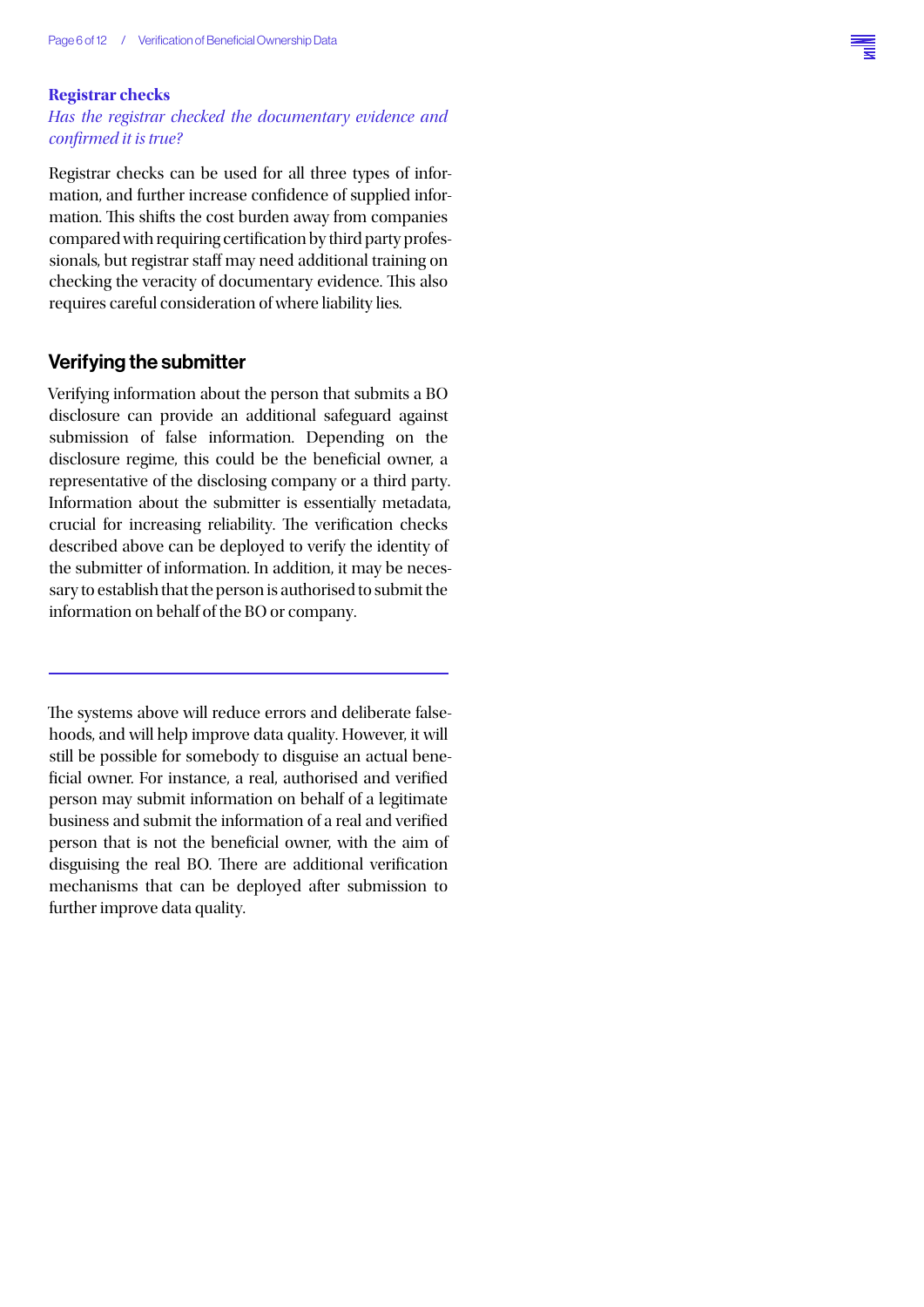## **Veri!cation after submission**

Verification after submission should:

- Ensure data is **frequently checked**
- Ensure data is **kept up to date**
- Ensure **information suspected of being incorrect is investigated**

There are a number of general approaches to verification after submission, including checks after the publication of BO information. As with verification checks at the point of submission, multiple approaches can be deployed to complement each other and can mutually reinforce reliability and accuracy.

#### Ensuring data is frequently checked

#### **Making BO registers open and public**

Making registers public allows for checking by the private sector, civil society, and the general public, both for accidental error and deliberate falsehoods. Research suggests that publishing data publicly can drive up data quality, as increased data use drives up the likelihood of inconsistencies or potential wrongdoing being identified.<sup>6</sup> In order for this to work effectively as a verification measure, mechanisms should be put in place to allow for reporting of errors, discrepancies and contradictory information. There are also a range of other benefits for the private sector, which are all expected to outweigh costs.<sup>7</sup>

Although there are no documented examples of harm as a result of public registers, $\frac{8}{2}$  opponents of public registers

frequently quote privacy issues as an argument against them. Governments should not disclose more data than necessary to provide meaningful oversight and transparency, and could include exemptions in the case of legitimate concerns.

#### **Example: United Kingdom**

In November 2016, Global Witness and a consortium of NGOs analysed 1.3 million companies in the UK's Persons of Significant Control BO register. They were able to inform Companies House – the body overseeing the register – of over 4,000 companies with ineligible information.<sup>9</sup>

#### **Sample testing/checking**

Agencies responsible for BO registers can conduct in-depth investigations of samples of the data or require external parties to do so. These tests provide a deterrent to companies against submitting wrong information. Sample testing may not be a very effective verification mechanism and can be quite resource intensive. This can be mitigated by using a risk-based approach to sample testing.

#### **Example: Denmark**

To ensure that BO information in the Central Business Register (CVR) is accurate and current, the Danish Business Authority (DBA) started manually checking 500 companies and their registration of beneficial owners in 2019.10

<sup>6</sup> OpenOwnership, "Briefing: The case for beneficial ownership as open data". July 2017. Available at: https://www.openownership.org/uploads/briefing-on-beneficial-ownership-as-open-data.pdf [Accessed 20 April 2020].

<sup>7</sup> OpenOwnership, "Briefing: The case for public beneficial ownership registers". July 2017. Available at: https://www.openownership.org/uploads/the-case-for-public-beneficial-ownership.pdf [Accessed 20 April 2020].

<sup>8</sup> OpenOwnership, The B Team and The Engine Room, "Data Protection and Privacy in Beneficial Ownership Disclosure". May 2019. Available at: https://www. openownership.org/uploads/oo-data-protection-and-privacy-188205.pdf [Accessed 20 April 2020].

Global Witness, "The Companies We Keep". 2016. Available at: https://www.globalwitness.org/documents/19400/Briefing\_The\_Companies\_We\_Keep.pdf [Accessed 20 April 2020].

<sup>10</sup> FATF, "Best Practices on Beneficial Ownership for Legal Persons". October 2019. Available at: https://www.fatf-gafi.org/media/fatf/documents/Best-Practices-Beneficial-Ownership-Legal-Persons.pdf [Accessed 20 April 2020].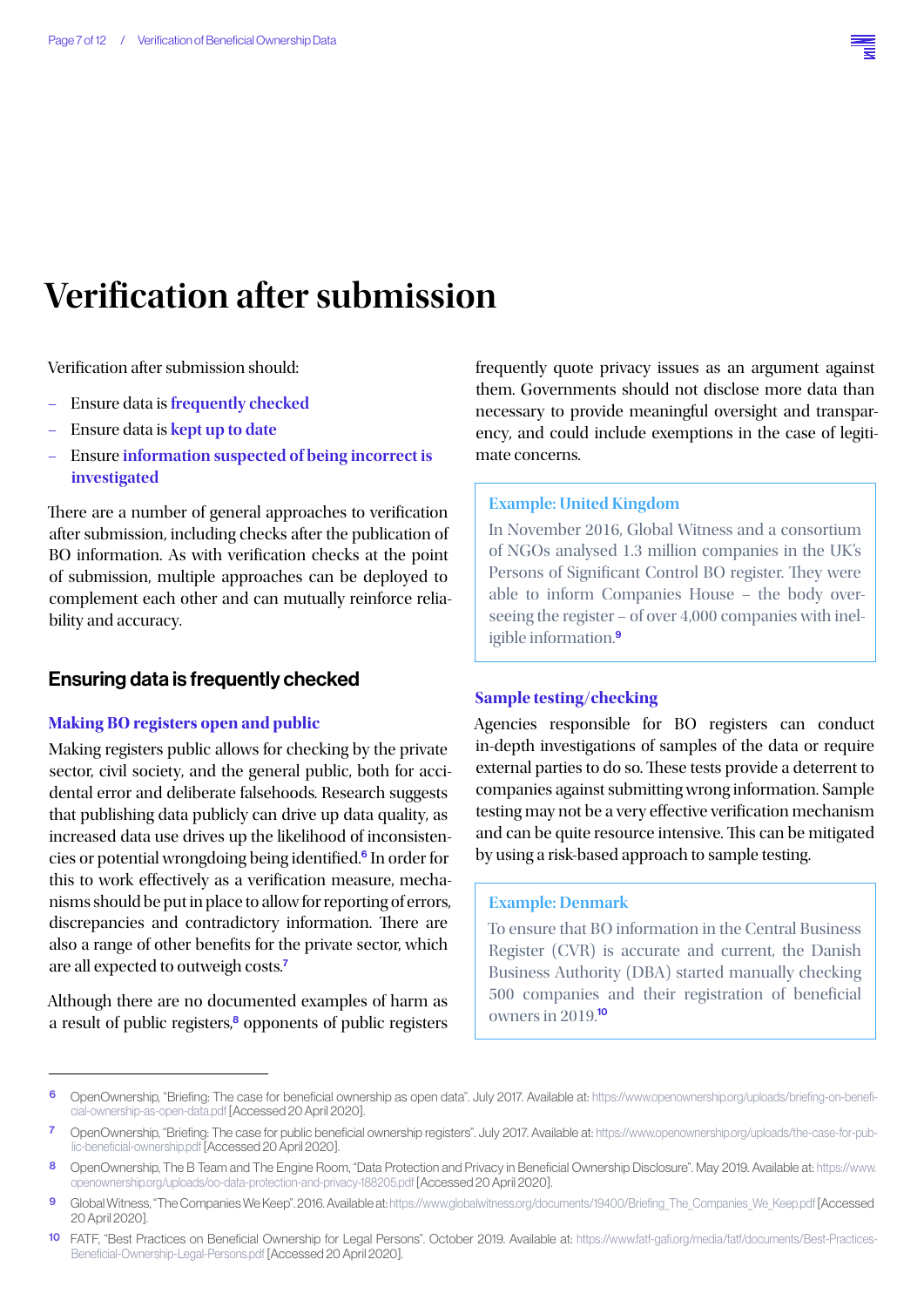#### Ensuring data is kept up to date

#### **Require updates to the information in case of changes**

BO changes should be required to be updated swiftly following changes. Specifying a short and defined time within which to submit any changes to a register ensures BO information stays up-to-date. Public registers can also publicly display when information is out of date to alert data users. Being required to submit frequent updates to the register has the potential to raise compliance costs, which should be factored into verification system design.

#### **Require con!rmation of existing information**

Disclosing entities should check and confirm on a regular basis (at least annually) that their BO info is accurate and up-to-date. This can be integrated with existing business processes (e.g. submitting annual returns). Without other verification checks, however, this measure is ineffective.

#### **Example: Ukraine**

In order to ensure constant updating of information on beneficial owners, the Ministry of Justice of Ukraine issued Order No. 2824/5 "On Making Amendments to Certain Forms of Applications in the Field of State Registration of Legal Entities, Individual Entrepreneurs and Public Organization" in 2018, which obliged the companies to update information on their ultimate beneficial owners when changing any information with the Unified State Register, or to confirm the information held is still correct.<sup>11</sup>

#### Ensuring information suspected of being incorrect is investigated

#### **Require reporting of suspicious entries and activities**

Bodies dealing with BO data should be required to report suspicious submissions and activities to the appropriate bodies, and they should be mandated to investigate these (e.g. private sector conducting due diligence could report to the Financial Intelligence Unit [FIU] for reports related to money laundering). It is important that the FIU's are appropriately resourced to be able to investigate reports (see example).

#### **Example: United Kingdom**

From January 2020, sectors that fall under anti-money laundering and counter terrorism-financing (AML/ CTF) regulations are required to report discrepancies between beneficial ownership information available at Companies House, and information that they obtain through their own compliance checks.<sup>12</sup>

#### **Example: The Netherlands**

An estimated €16 billion is laundered through the Netherlands each year. While obligated entities reported 60,000 suspicious transactions in 2018, the FIU only deemed 15,000 of those as actually suspicious, but is suspected of only being able to investigate far fewer, due to a lack of (human) resources.<sup>13</sup>

#### **Red-"agging**

Systems can be set up to detect patterns associated with legal vehicles being used for illicit purposes. This is likely to be highly context-specific. These systems will be easier to set up in digitised systems with BO information as structured data, and could adopt AI and machine learning technologies. There is a risk that when additional red-flagging checks are added and BO information is cross-checked with additional registers, the number of entries falsely flagged as suspicious will also grow, decreasing its utility. It is therefore important to also consider mechanisms to reduce these errors, and to introduce a lightweight and rules-based business process that responds to these discrepancies.



<sup>11</sup> Based on "Concept of a mechanism for verifying the reliability of information on UBO" shared with OpenOwnership by the "Up to 100%" verification working group, as well as discussions with the working group members in February 2020.

<sup>12</sup> HM Treasury, "The Money Laundering and Terrorist Financing (Amendment) Regulations". 2019. Available at: http://www.legislation.gov.uk/uksi/2019/1511/made/ data.pdf [Accessed 20 April 2020].

<sup>13</sup> Trouw, "Belastingadviseurs: 'Overheid is te slap tegen witwassen'". 9 February 2020. Available at: https://www.trouw.nl/economie/belastingadviseurs-overheid-is-te-slap-tegen-witwassen~b0f40eff/ [Accessed 20 April 2020].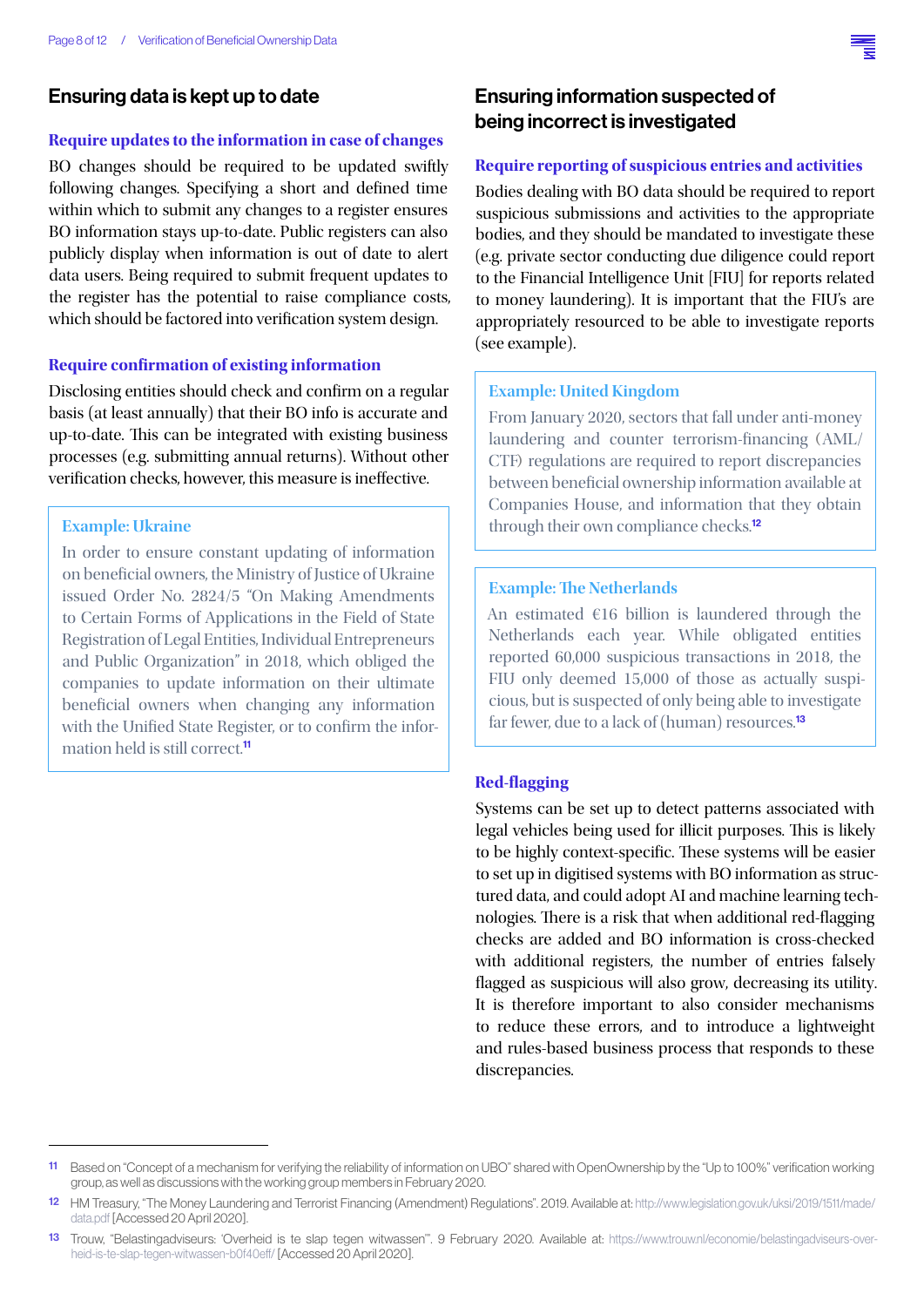#### **Example: Ukraine**

In Ukraine, the working group on verification "Up to  $100\%$ " has proposed a number of verification systems that raise automatic red flags based on known structures used for illicit purposes. For instance, in Ukraine it is common to list a factory worker as a BO. The proposed system would automatically raise a red flag for investigators when someone is listed as a BO of a profitable company while tax data shows that person earning a wage significantly lower than what could be expected from a profitable company owner.<sup>14</sup>

Most beneficial ownership disclosure regimes will deploy a number of these verification mechanisms, which is by no means an exhaustive list, but all fall broadly within these three approaches. No single approach is better and ultimately their success will be highly dependent on the context in which it is deployed and what other checks are in place. Countries should therefore take a holistic and comprehensive approach to verification, taking a riskbased approach and bearing in mind the overarching aims of the verification system as means to an end to facilitate data use and, in turn, policy impact.

<sup>14</sup> Based on "Concept of a mechanism for verifying the reliability of information on UBO" shared with OpenOwnership by the "Up to 100%" verification working group, as well as discussions with the working group members, in February 2020.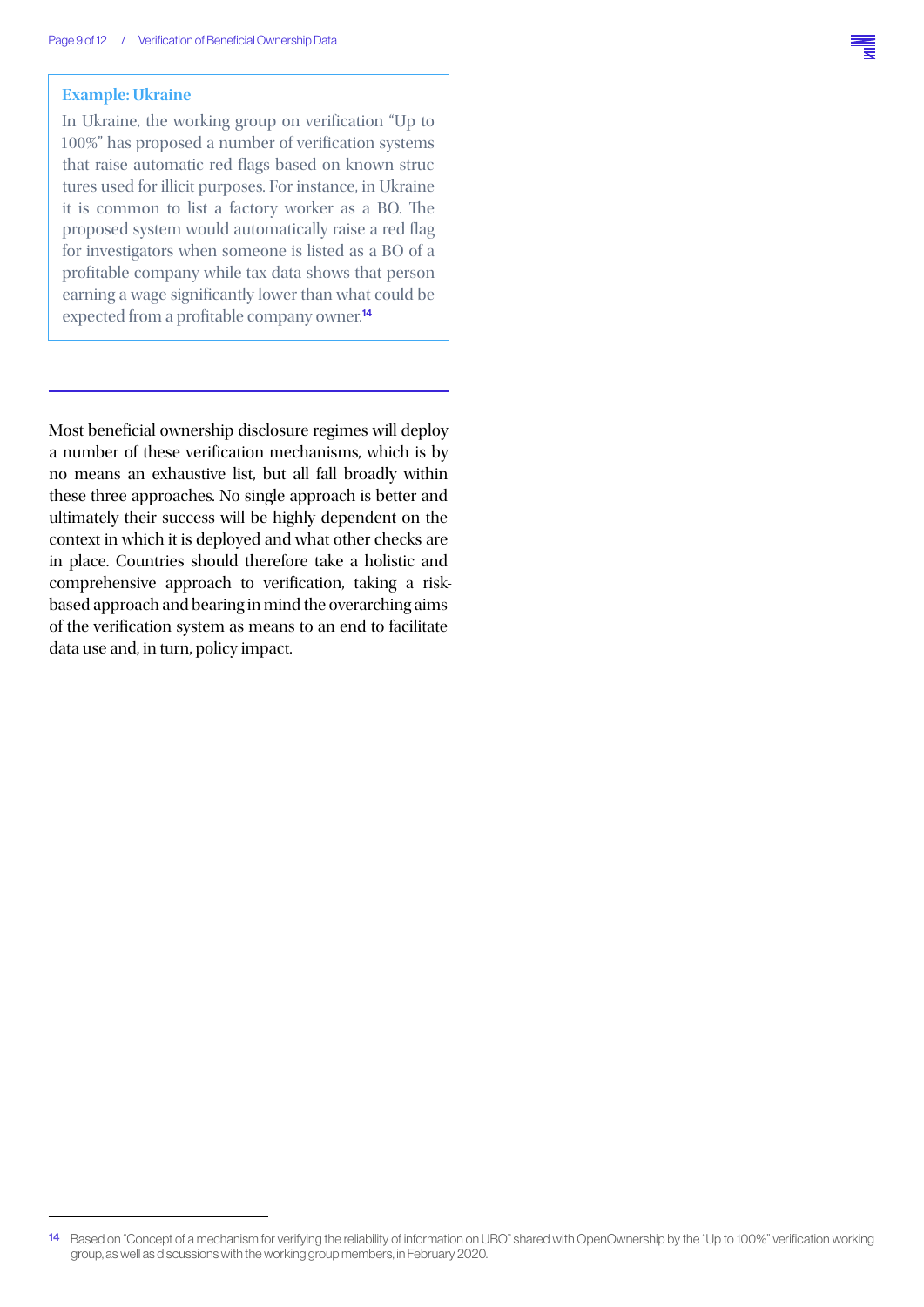## **Sanctions**

All verification measures should be enforced by a comprehensive, proportionate and dissuasive sanctions regime, including monetary fines and other penalties, in order to improve compliance and improve data quality, which may cover:

- The person submitting the BO declaration (e.g. notary)
- Registered officers of the company
- The beneficial owner(s)
- The company making the disclosure

Sanctions should cover failure to submit information, submitting incorrect information (deliberate or otherwise), or not submitting information on time. Sanctions can be extended to include penalties for the failure to report suspicious information under AML reporting obligations. Non-monetary fines can include stripping certain national and business related rights, such as not being able to incorporate a company or not being paid out dividends from shares.

#### **Example: France**

In France, late or incorrect submissions can lead to a person being prevented from engaging in certain business activities or stripping certain national and civil rights, such as being placed under judicial supervision. In addition, the person responsible is subject to six months of imprisonment and a fine of  $E$ 7,500. The sanction for the company is equal to five times the sanction applicable for a person.<sup>15</sup>

#### **Example: Ghana**

In Ghana the fines for not updating information are USD350,<sup>16</sup> which, according to local sources, are deemed so low by some companies they opt to pay these rather than update the information.

<sup>15</sup> FATF, "Best Practices on Beneficial Ownership for Legal Persons". October 2019. Available at: https://www.fatf-gafi.org/media/fatf/documents/Best-Practices-Beneficial-Ownership-Legal-Persons.pdf [Accessed 20 April 2020].

<sup>16</sup> EITI, "Legal approaches to beneficial ownership transparency in EITI countries". June 2019. Available at: https://eiti.org/files/documents/legal\_approaches\_to\_beneficial ownership transparency in eiti countries.pdf [Accessed 20 April 2020].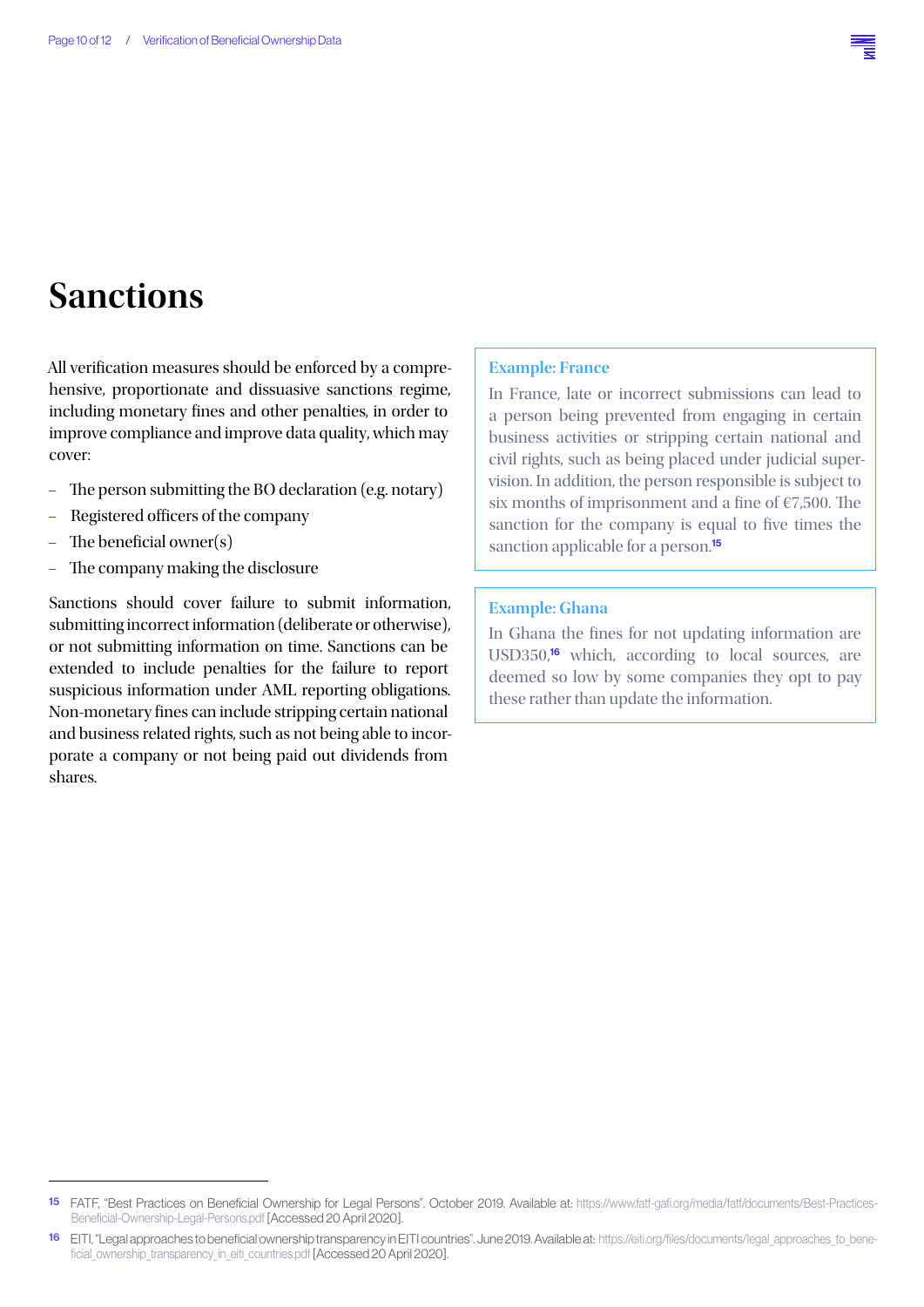# **Conclusion**

**Veri!cation is a system of di\$erent checks and processes**  that can be deployed along different stages of a BO **disclosure system, enforced with proportionate sanctions, with the aim of making high quality and reliable data, to maximise the utility and impact of a BO register.**

In practice, this means having in place an appropriate legal framework (for example, which permits government institutions to share information) and effective software and hardware systems as well as administrative processes that implement the requirements of the legal framework in a manner that maximises use of BO data to deliver policy impact. While it is important to thoroughly assess the merits of the different combination of verification approaches in advance, governments should treat beneficial ownership disclosure as an ongoing project. It should be carried out step-by-step, while continuing to identify ways to improve, close loopholes and strengthen the use of information and data.

Verification of beneficial ownership data is a fast evolving but comparatively young field, and there remain areas where good practice is still emerging. For example, it is much easier to conduct verification checks on domestic nationals than foreign nationals. As more countries establish public BO registers with verification systems and as these systems are linked, the potential of what can be achieved through solid verification of BO data will increase. There is also a considerable amount that can be learned from the private sector as well as closed registers, with respect to verification.<sup>17</sup> However, little information about this is available in the public domain, as the limited geographic scope of the examples in this briefing shows. As one of its research streams, OpenOwnership is looking into private sector use of BO data and the verification mechanisms they employ, as well as conducting case studies of verification mechanisms in closed registers. As additional countries implement beneficial ownership transparency, OpenOwnership will continue to learn and update its thinking on best practices in verification.

See, for example: Andres Knobel, "Beneficial ownership verification: ensuring the truthfulness and accuracy of registered ownership information", Tax Justice Network. 2019. Available at: https://www.taxiustice.net/wp-content/uploads/2019/01/Beneficial-ownership-verification\_Tax-Justice-Network\_Jan-2019.pdf